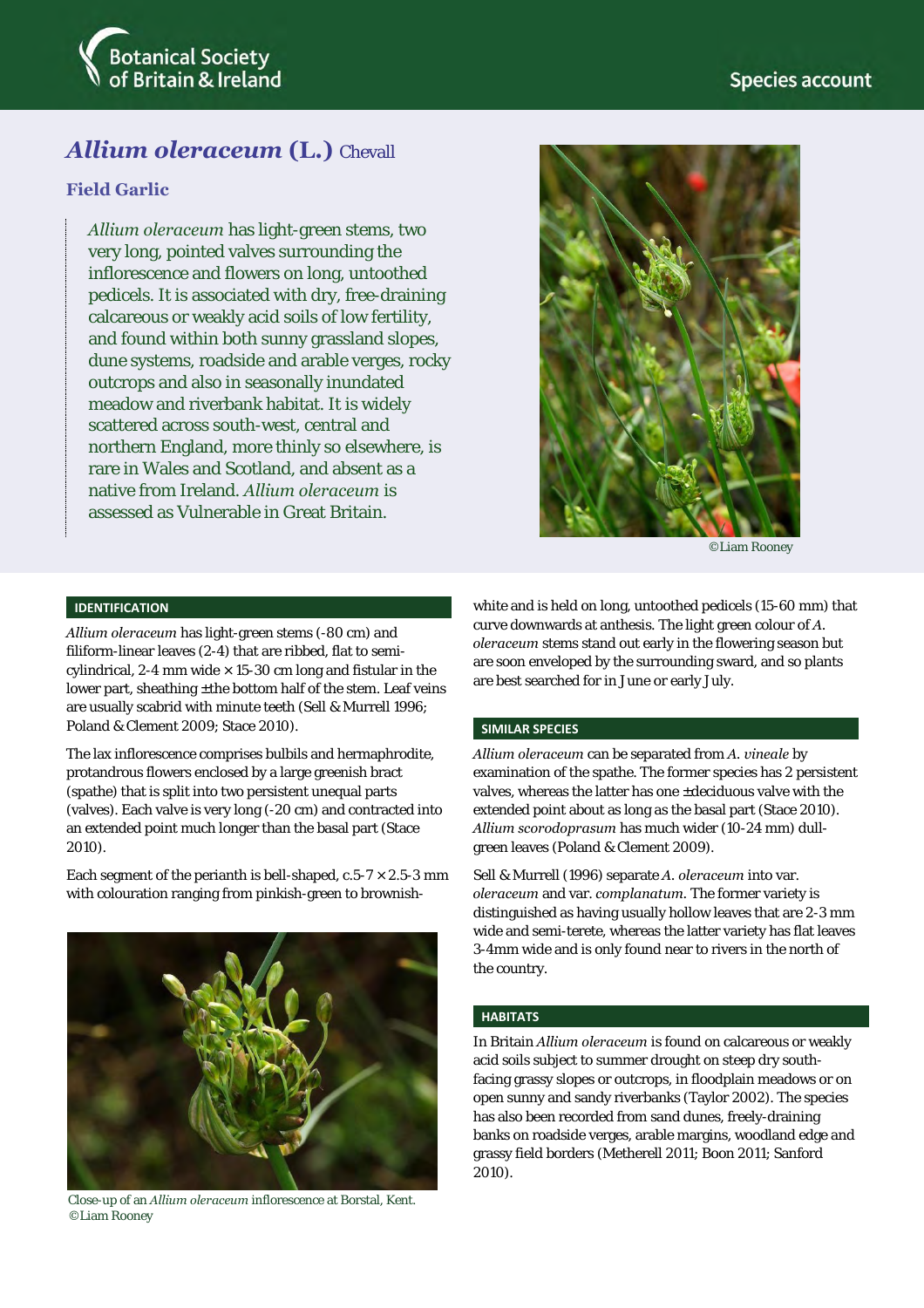### **BIOGEOGRAPHY**

*Allium oleraceum* is widely distributed throughout western, central and eastern Europe from Scandinavia and northern Russia to northern Spain, Corsica, central Italy, the former Yugoslavia, Bulgaria and the Caucasus (Stace & Dixon 1994).

In England its core distribution extends from South Devon, North Somerset and the Lower Severn valley, north to Derbyshire, Nottinghamshire and Yorkshire, and north-west to Cumberland. Elsewhere it is thinly scattered and often persists in low numbers at single sites, with outliers as far east as Kent and as far north as North Northumberland. It is a rare species in Scotland, with a handful of recent records from coastal woodland and cliff-top paths in Angus and Kincardineshire, a single record from crags above Straloch, east Perthshire, and a small number of plants on a cliff above the Bridge of Avon in Banffshire. It is equally rare in Wales, where it is only extant at a very few localities in Monmouthshire. In Ireland *A. oleraceum* occurs as an introduction.

In the UK its altitudinal range is 0-365 m, but it is found at higher altitudes in Europe e.g. 300-500 m in the Czech Republic (Duchoslav et al. 2010). *Allium oleraceum* is naturalised in a number of countries including eastern North America and south-eastern Australia, and a number of naturalised populations have also been recorded from across Britain and Ireland.



### **ECOLOGY**

*Allium oleraceum* is a perennial bulbous geophyte capable of reproducing by seed, bulbils and by subterranean bulbs. It is closely related to species in the *Allium paniculatum* group (e.g. *A. paniculatum*, *A. fuscum*, *A. fusii*, *A. pallens* and *A. podolicum*) but differs from these taxa in having bulbils on the inflorescence (Šafářová et al. 2011).

Below ground the parent bulb is replaced by the terminal bulb in non-flowering plants and the major offset bulb in flowering plants at the end of the growing season, with plants rarely producing non-dormant daughter bulbs (Duchoslav 2010; Karpavičienė & Karanauskaitė 2010). Bulbs produce roots in the autumn from which short green overwintering leaf sheaths are produced in some winters. Bulbils and flower buds develop in the spring, with flower pedicles elongating and eventually bursting between the spathe, standing out at various angles between the bulbils. As the green foliage begins to wither the pedicles curve downwards with anthesis taking up to two weeks (Aström & Hæggström 2004).

Each flower can produce up to six seeds but seed production varies greatly and appears dependent on insect pollination. *A. oleraceum* is frequently visited by wasps of the family *Vespidae* and Aström & Hæggström (2004) consider the species to be a "wasp blossom" (characterized by a perianth with dull, brown colours). Seed ripening appears to rely on warm but not too dry summers (Aström & Hæggström 2004). Reproduction occurs more frequently in pentaploid plants than in tetraploids, and can result in several fruit capsules per plant and a high seed production (Codd 2005). However, seeds rarely persist for more than a year in seed bank (Thompson et al. 1997), seedling establishment is often low (Karpavičienė & Karanauskaitė 2010) and consequently across much of the species range, including Britain, the primary mode of propagation is asexual via bulbils and sidebulbs, the latter of which have weak runners.

In riparian environments, the primary mode of dispersal is winter flooding and the displacement downstream of bulbils or bulbs to new open areas. In Slovakia, Šafářová et al. (2011) detected clear differences in the distribution and ecological preference of *A. oleraceum* cytotypes, with tetraploids more frequent at higher altitudes and pentaploids and hexaploids more common at lower altitudes. The authors suggest that there are two different types of tetraploid in central Europe based on altitudinal differences of sampled populations in the Carpathians and the Bohemian Massif (see also Mráz et al. 2008).

Four ploidy levels have been determined for *A. oleraceum* across its range: tetraploid  $(2n = 32)$ , pentaploid  $(2n = 40)$ , triploid (2n = 24) and hexaploid (2n = 48) (Aström & Hæggström 2004). Populations in Britain, central Europe and Scandinavia contain a mixture of tetraploid and pentaploid individuals (Karpavičienė 2007; Šafářová et al. 2011) but where overlap occurs, cytotypes are usually in balanced proportions. Aström & Hæggström (2004) state that tetraploid and pentaploid cytotypes are morphologically discernible, but studies by Karpavičienė (2012) investigating morphological and karyological features of the two cytotypes Distribution of *Allium oleraceum* in Great Britain and Ireland.